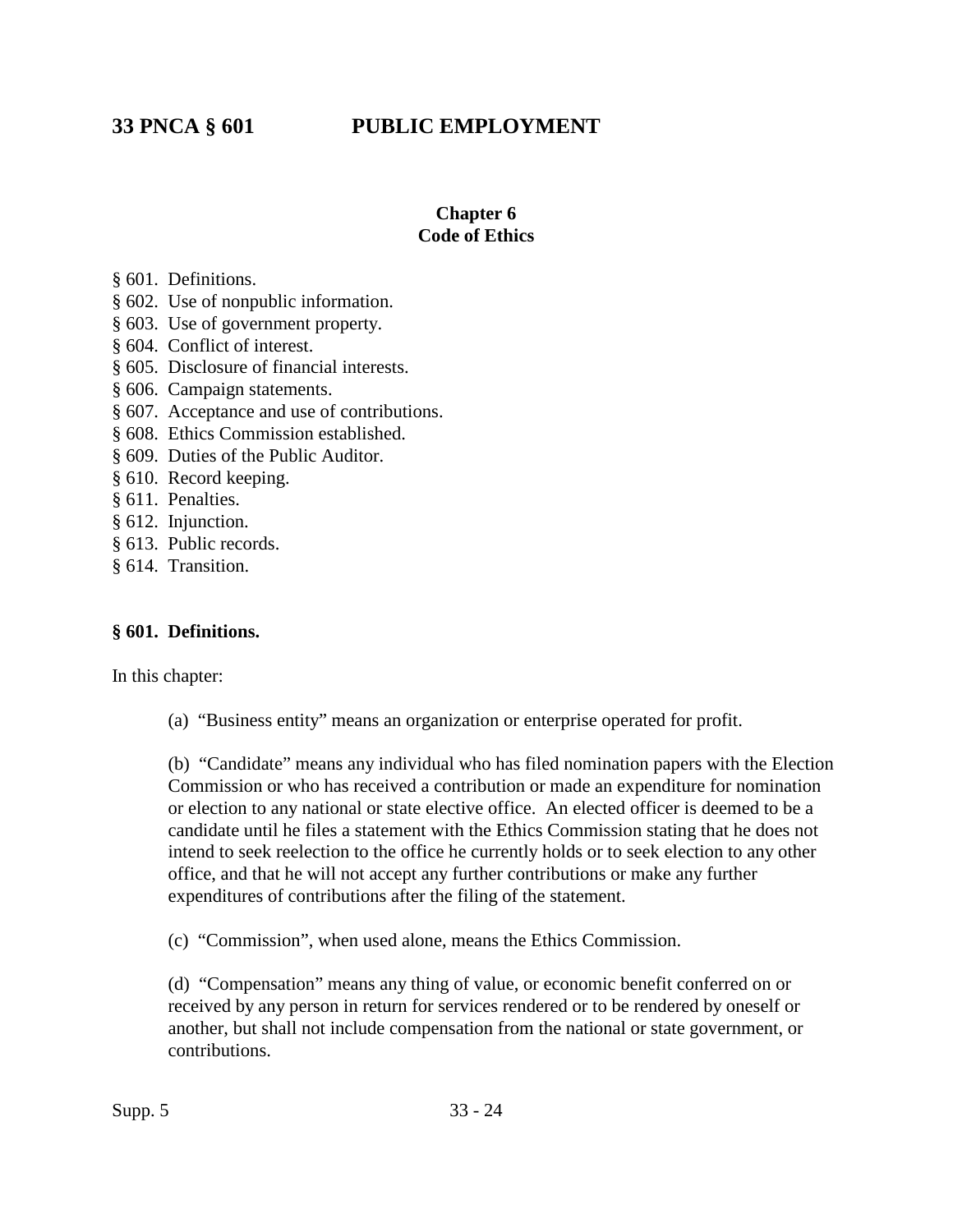(e) "Contribution" means a payment, forgiveness of a loan, a payment of a loan by a third party, or an enforceable promise to make a payment, whenever made, except to the extent that full and adequate consideration is received, unless it is clear from surrounding circumstances that it is not made for political purposes. An expenditure made at the behest of, or in coordination, cooperation or consultation with, the candidate is a contribution to the candidate unless full and adequate consideration is received for making the expenditure. A contribution to a committee or other entity is a contribution to the candidate if the candidate has a significant influence on the actions or decisions of the committee or entity and the committee or entity makes an expenditure on behalf of the candidate. The term "contribution" does not include volunteer personal services. The term "contribution" does not include informational materials such as books or pamphlets, contributions that are not used and, within seventy-two (72) hours of receipt, are returned to the donor or delivered to a charitable organization without being claimed as a charitable contribution for tax purposes, or any devise or personal inheritance.

(f) "Election" means any primary, general, runoff, recall or special election.

(g) "Employee" means any nominated, appointed, or elected officer or employee of any state government or the national government. "Former employee" means a person who has been an employee within the preceding two (2) years.

(h) "Employment" means any rendering of services for compensation.

(i) "Financial interest" means:

(1) Any business entity in which the employee has a direct or indirect ownership interest, provided that interest has a fair market value of five hundred dollars (\$500) or more;

(2) An employment, or prospective employment for which negotiations have begun;

(3) Any real or personal property in which the employee has a direct or indirect ownership interest, including a leasehold interest, having a fair market value of one thousand dollars (\$1,000) or more;

(4) Any source of income, including compensation and gifts, and loans from sources other than commercial lending institutions made in the normal course of business, aggregating five hundred dollars (\$500) or more in value received by or promised to the employee during the preceding twelve (12) months;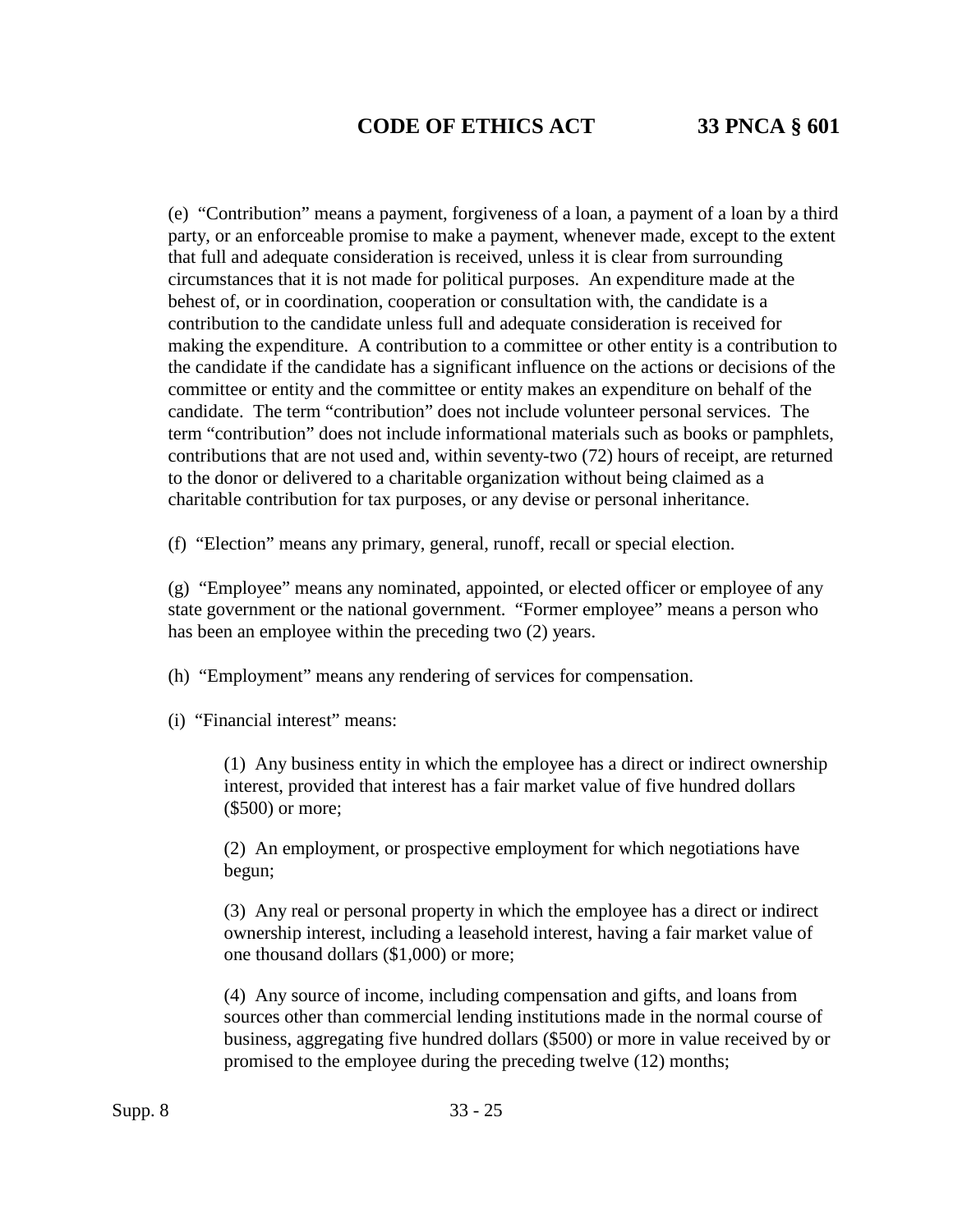# **33 PNCA § 601 PUBLIC EMPLOYMENT**

(5) A directorship or officership in a business;

(6) Any source of contributions aggregating one thousand dollars (\$1,000) or more in value received by or promised to the employee during the preceding four (4) years.

As used in this chapter, "indirect ownership interest" means any interest owned by the spouse or dependent children of the employee or by an agent on behalf of the employee, or the pro rata share of an interest owned by a business entity in which the employee or the employee's spouse or dependent children cumulatively own a ten percent (10%) or greater interest.

(j) "Foreign national" means any individual who is not a citizen of the Republic of Palau, or a business entity, any of the ownership interest of which is held, directly or indirectly, by an individual who is not a citizen of the Republic of Palau.

(k) "Official act" or "official action" means a decision, recommendation, approval, disapproval, or other action, or a failure to act, which involves the use of discretionary authority.

(l) "Official authority" includes administrative or legislative powers of decision, recommendations, approval, disapproval, or other discretionary action.

(m) "Payment" means a transfer, distribution, loan, advance, deposit, gift or other rendering of money, property, services or anything else of value, whether tangible or intangible.

(n) "Person" means any individual, corporation, partnership, association, or other entity.

(o) "Public official" means any national elected official, any minister, any director of a bureau or chief of a division of the national government, any state chief executive officer, any member of a state legislature, any member of a national or state board, commission or authority, and any procurement officer or other employee responsible for the award of contracts on behalf of the Republic, or any of its separate branches or subdivisions, or on behalf of any state, or any of its separate branches or subdivisions; "public official" does not mean a traditional male or female leader who by virtue of their traditional title automatically receives or is appointed to a public position; however, a traditional leader who runs for an elected office shall be required to comply with the reporting requirements as set forth in this chapter.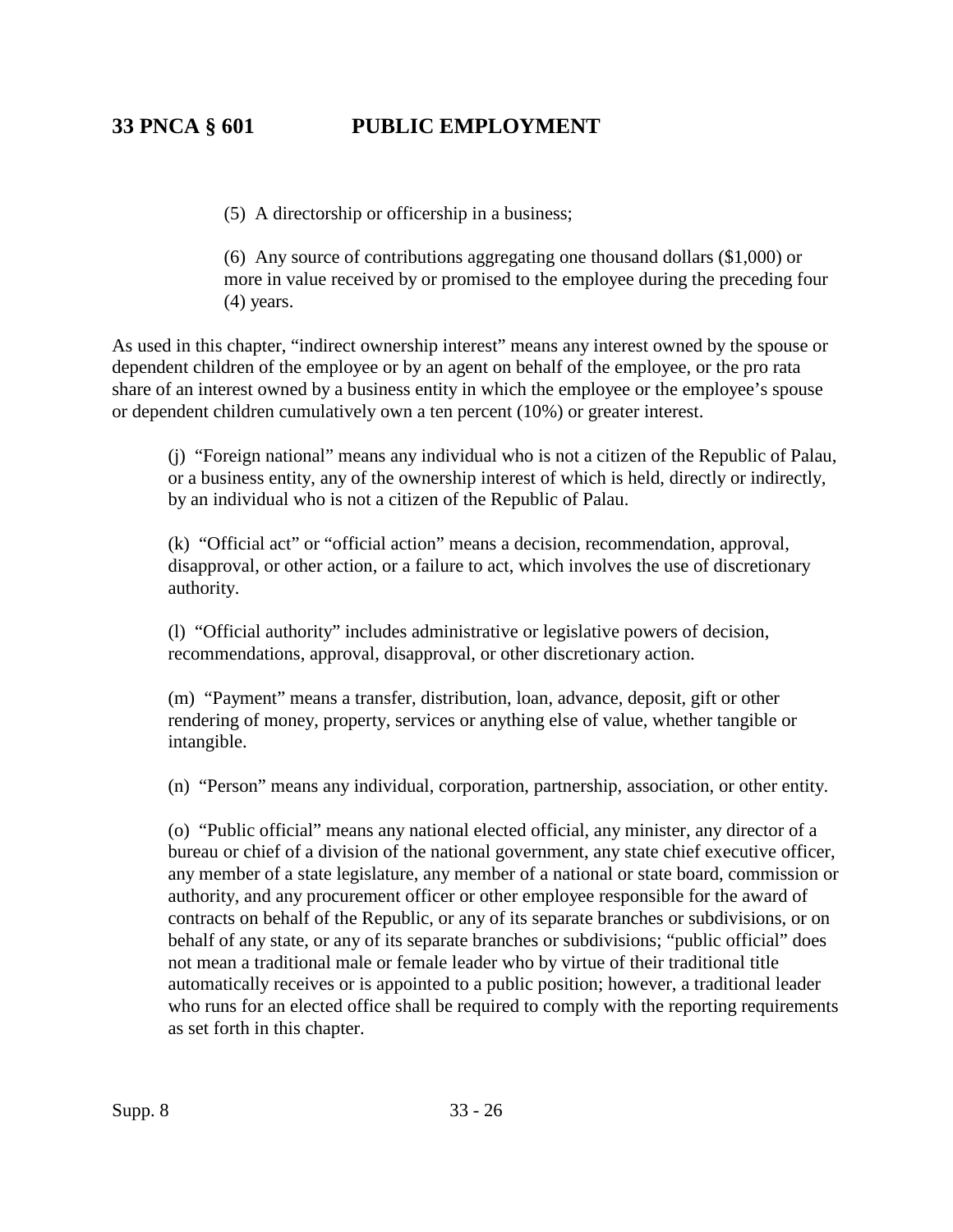#### **Source**

RPPL 5-32 § 3, modified. Subsection (o) amended by RPPL 9-7 § 13, modified.

**Notes**

Former section 601 was repealed by RPPL 5-32 § 17.

Renguul v. ASPLA, 8 ROP Intrm. 282, 283, 285 (2001).

#### **§ 602. Use of nonpublic information.**

No employee or former employee may use information acquired in the course of the employee's official duties for the employee's personal gain until such information has been made available to the general public.

> **Source** RPPL 5-32 § 4.

**Notes** Former section 602 was repealed by RPPL 5-32 § 17.

#### **§ 603. Use of government property.**

No employee may use national or state time, equipment, facilities, assets or property for political activities or other private activities that serve no governmental or public purpose.

> **Source** RPPL 5-32 § 5.

#### **§ 604. Conflict of interest.**

(a) No employee may take, participate in taking or use his or her government position to attempt to influence any official action where it is reasonably foreseeable that the action could have a material financial effect on that employee, or on any financial interest of that employee, that is different from the effect on the public generally. An employee who is unable to disqualify himself on any matter because he is the only person authorized by law to perform the official action will not be in violation of this subsection if he has complied with the disclosure requirements in section 605.

(b) No employee may acquire a financial interest in any business or other undertaking which he has reason to believe may be directly affected by official actions to be taken by him.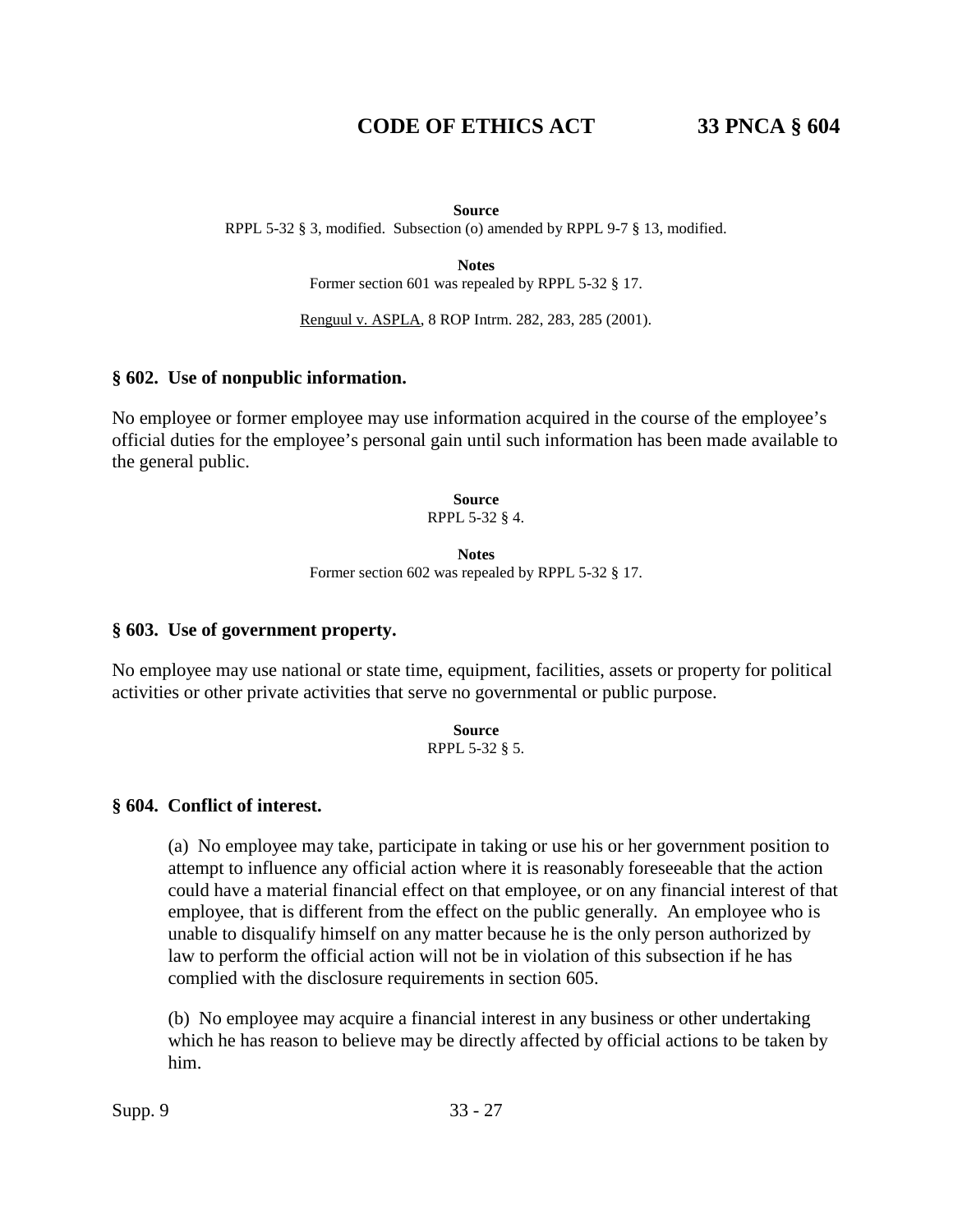# **33 PNCA § 604 PUBLIC EMPLOYMENT**

(c) No employee may assist any person for compensation or act in a representative capacity before any national or state government agency in any matter that relates in any way to the governmental duties of the employee.

(d) No employee may use or attempt to use the employee's official position to secure or grant privileges, exemptions, advantages, contracts, or treatment, for himself or others, including but not limited to the following:

(1) Seeking other employment or contracts for services for the employee by the use or attempted use of the employee's office or position; and

(2) Soliciting, receiving or accepting compensation or other consideration for the performance of the employee's official duties or responsibilities except as provided by law;

(3) Soliciting, receiving or accepting any gift or other item of monetary value from any person seeking official action from, doing business with, or conducting activities regulated by the employee's agency, or from any person whose interests may be substantially affected by the performance or nonperformance of the employee's duties; provided that this subdivision shall not apply to wedding gifts, customary gifts and gifts exchanged between individuals on birthdays, holidays and other similar occasions, provided that the gifts exchanged are not substantially disproportionate in value.

(e) No employee may engage in any outside employment or other outside activity that is incompatible with the full and proper discharge of the employee's office or position. The Ethics Commission shall, for each government agency, designate those outside activities that are deemed to be incompatible with the duties of the employees of that agency.

> **Source** RPPL 5-32 § 6, modified.

**Notes** ROP v. Oilouch, 20 ROP 109 (2013).

### **§ 605. Disclosure of financial interests.**

(a) For the purpose of this section, the term "reporting period" refers to the preceding calendar year with respect to annual statements filed by public officials, and the preceding twelve-month period with respect to assuming office and leaving office statements filed by public officials and statements filed by candidates.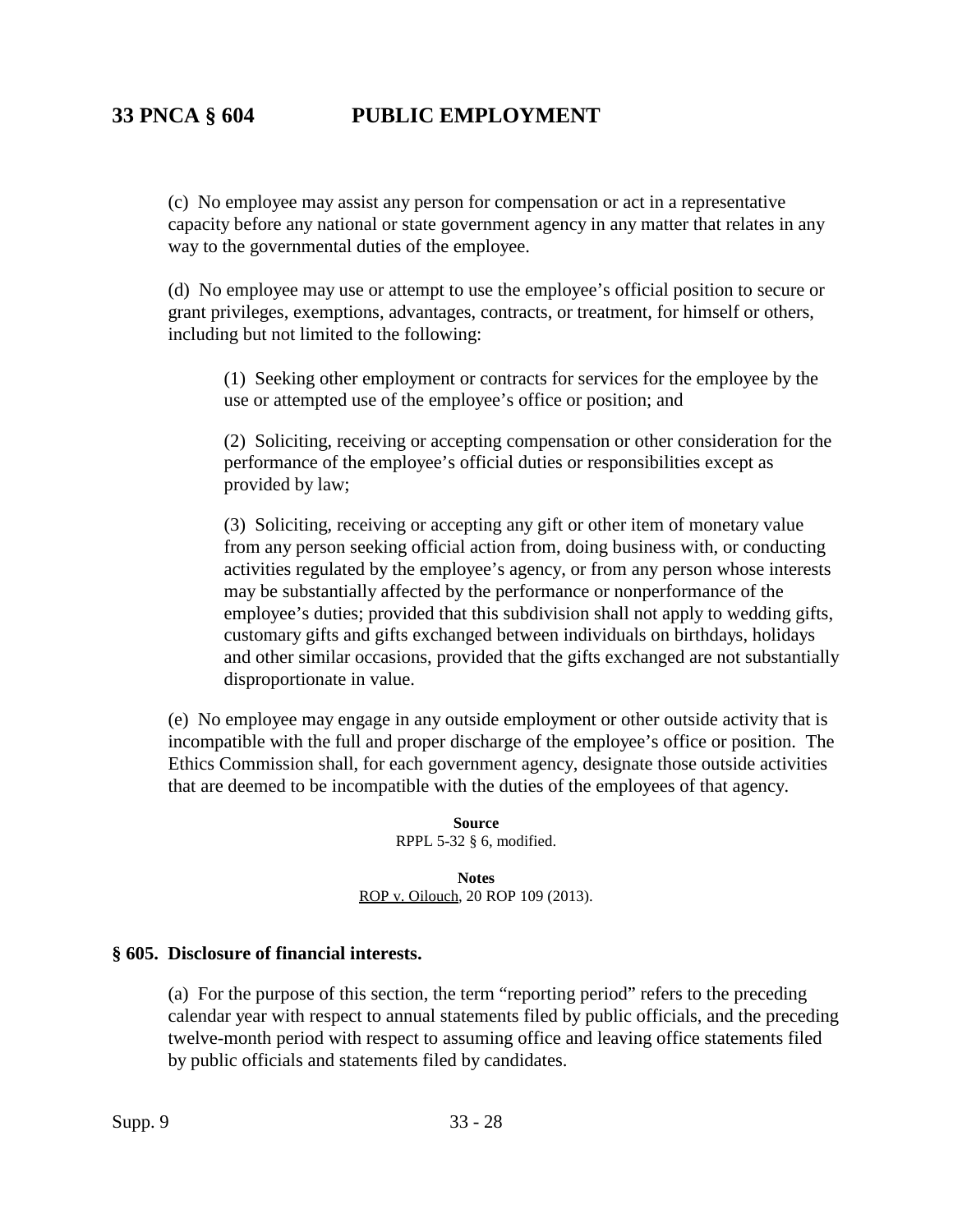(b) No later than February 1 of each year, within thirty (30) days of assuming office and within thirty (30) days of leaving office, all public officials shall file with the Commission financial disclosure statements for the reporting period disclosing their financial interests. All candidates shall file the required statements no later than sixty (60) days prior to the date of the election for state or national offices.

(c) Financial disclosure statements required by this section shall state for the reporting period:

(1) The name and mailing address of each source and amount of income, including compensation and gifts from persons other than the public official's or candidate's spouse or children, totaling five hundred dollars (\$500) or more, received by or promised to the public official or candidate, provided that contributions, and salary and benefits from the national or any state government, need not be reported under this subsection.

(2) The mailing address of every business entity incorporated, regulated, or licensed to conduct business in the Republic, and every business entity which plans to do business in the Republic or has done business in the Republic during the two years prior to the time the statement is required to be filed, in which the public official or candidate had a direct or indirect ownership interest having a fair market value of five hundred dollars (\$500) or more, and the amount of that interest.

(3) Every business entity in which the public official or candidate was an officer, director, partner, trustee, employee or held a position of management.

(4) The name of each creditor to whom the value of one thousand dollars (\$1,000) or more was owed at any time during the reporting period and the original amount and amount outstanding; provided that debts arising out of retail installment transactions for the purchase of consumer goods need not be disclosed.

(5) The location and the value of any real property in the Republic in which the public official or candidate held a direct or indirect ownership interest having a fair market value of one thousand dollars (\$1,000) or more, and, if the interest was transferred or obtained during the disclosure period, a statement of the amount and nature of the consideration received or paid in exchange for such interest, and the name of the person furnishing or receiving the consideration.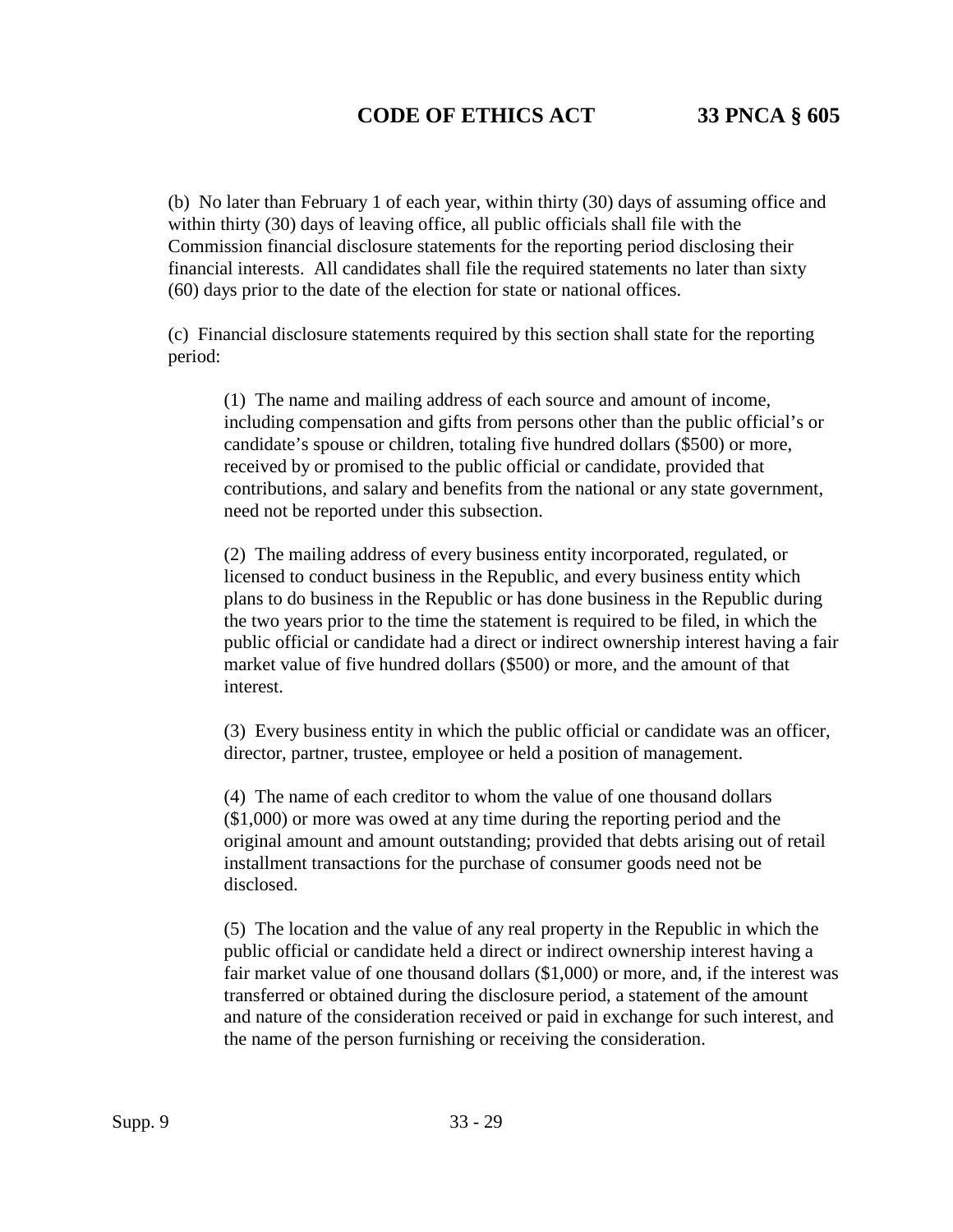(6) For annual, assuming office and leaving office statements, the names of all persons who made contributions totaling one hundred dollars (\$100) or more to the public official during the preceding four years.

(d) Where a public official's or candidate's financial interests for a reporting period are identical to those reported on the last disclosure statement filed under subsection (c), the public official or candidate may file for that reporting period, in lieu of the disclosure statement required by subsection (c), a statement certifying that his or her financial interests have not changed since the filing of the last statement filed under subsection (c). All such statements shall comply with subsection (f) of this section.

(e) Where an amount is required to be reported, the person disclosing may indicate whether the amount is at least one thousand dollars (\$1,000) but less than ten thousand dollars (\$10,000); at least ten thousand dollars (\$10,000) but less than fifty thousand dollars (\$50,000); at least fifty thousand dollars (\$50,000) but less than one hundred thousand dollars (\$100,000); or one hundred thousand dollars (\$100,000) or more.

(f) The public official or candidate shall verify, under penalty of perjury, that he has used all reasonable diligence in preparing the disclosure statement and that to the best of his knowledge the statement is true and correct.

(g) The Election Commission, upon receipt of the nomination paper of any person seeking a state or national elective office, shall notify the Ethics Commission of the name of the candidate for state or national office and the date on which the person filed the nomination petition. The Election Commission, upon the expiration of the time allowed for filing, shall release to the public a list of all candidates who have failed to file financial disclosure statements.

(h) Any statement filed pursuant to this section may be amended at any time. Amending an incorrect or incomplete statement may be considered as evidence of good faith.

> **Source** RPPL 5-32 § 7, modified.

#### **Notes**

ROP v. Oilouch, 20 ROP 109, 112 (2013). Uehara v. Republic of Palau, 17 ROP 167, 170, 171, 177 (2010).

### **§ 606. Campaign statements.**

(a) For each election at which a candidate is seeking elective office, the candidate shall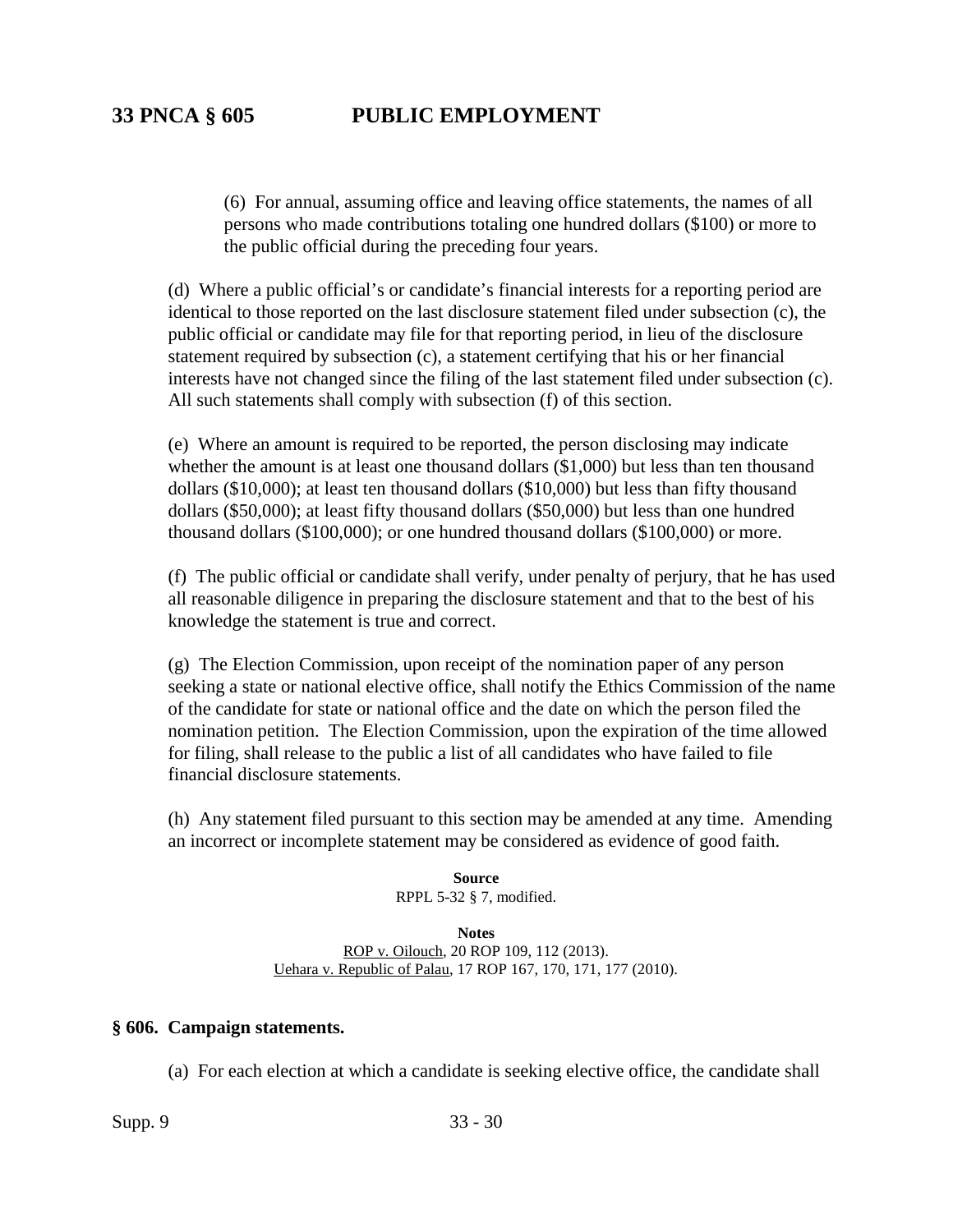file with the Commission a pre-election campaign statement which shall cover the period beginning with the date the candidate received his first contribution for the election and ending thirty (30) days before the election and shall be filed no later than twenty (20) days before the election.

(b) Each candidate who receives from a single source contributions totaling five hundred dollars (\$500) or more after the closing date of the pre-election campaign statement and before the election shall file a late contribution statement disclosing the total amount of such contributions, the name and address of the contributor, the amount of the contribution and the date of the contribution. The statement shall be delivered to the Commission for filing by personal delivery or facsimile transmission no later than forty eight (48) hours after the contribution is made. A late monetary contribution need not be reported nor shall it be deemed to be accepted if it is not cashed, negotiated and deposited and is returned within forty eight (48) hours of its receipt, and a late non-monetary contribution need not be reported and shall not be deemed to be accepted if it is not used in any way and is returned to the contributor within forty eight (48) hours of its receipt.

(c) For each election at which a candidate is seeking elective office, the candidate shall file with the Commission a post-election campaign statement which shall cover the entire period during which the candidate received contributions in connection with that election. The post-election campaign statement shall be filed no later than one hundred twenty (120) days after the election.

(d) Each pre-election and post-election campaign statement required by this chapter shall contain all of the following information:

(1) The total amount of contributions received and expenditures made during the period covered by the campaign statement;

(2) If the cumulative amount of contributions (including loans) received from a person is one hundred dollars (\$100) or more, the person's name and address, and the date and amount of each contribution received from that person during the period covered by the campaign statement;

(3) For each person to whom an expenditure of five hundred dollars (\$500) or more has been made during the period covered by the campaign statement, the person's name and address, the amount of each expenditure and a brief description of the consideration for which each expenditure was made;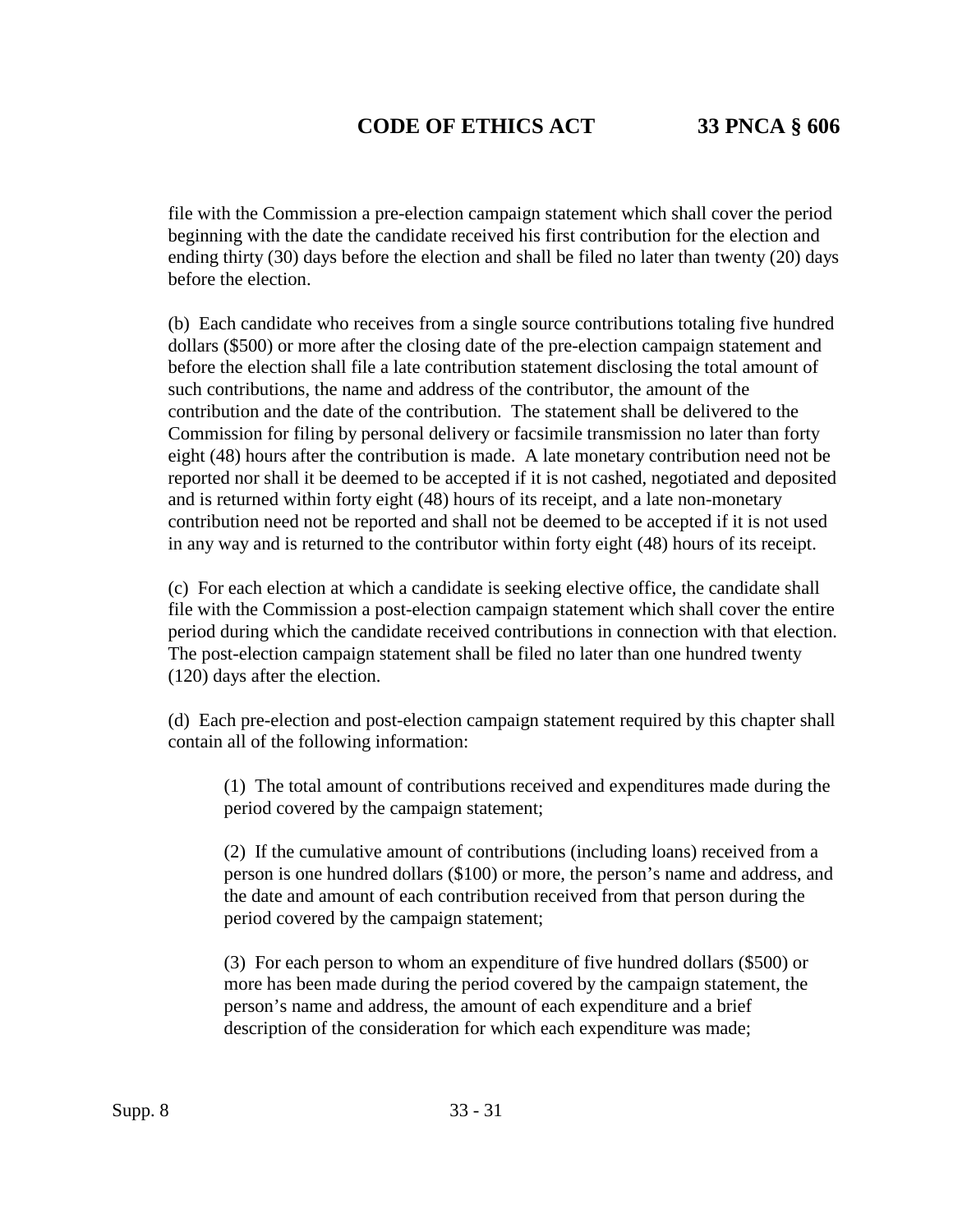(4) A verification by the candidate, executed under penalty of perjury, that he has used all reasonable diligence in the preparation of the statement and that to the best of his knowledge the statement is true and correct; and

(5) Any other information that the Commission may reasonably deem necessary to fulfill the purposes of this chapter or to more fully inform citizens regarding the financing of campaigns in the Republic.

(e) A monetary contribution need not be reported and shall not be deemed to be accepted if it is not cashed, negotiated or deposited and is returned to the contributor within seventy two (72) hours of its receipt, and a non-monetary contribution need not be reported and shall not be deemed to be accepted if it is not used in any way and is returned to the contributor within seventy two (72) hours of its receipt.

(f) Any statement filed pursuant to this section may be amended at any time. Amending an incorrect or incomplete statement may be considered as evidence of good faith.

> **Source** RPPL 5-32 § 8, modified.

### **§ 607. Acceptance and use of contributions.**

(a) It shall be unlawful for a foreign national directly or through any other person to make any contribution in connection with an election to any national or state elective office, or in connection with any convention or caucus to select candidates for any national or state elective office or in support of or in opposition to any national or state ballot measure; or for any person, including any candidate, to solicit, accept, or receive any such contribution from a foreign national.

(b) No contribution of two hundred fifty dollars (\$250) or more may be made unless by check or money order, drawn on a bank located in the Republic, containing the name of the contributor and the name of the payee. No expenditure of two hundred fifty dollars (\$250) or more may be made in cash.

(c) No contribution may be made, directly or indirectly, by any person in a name other than the name by which the person is identified for legal purposes.

(d) Unless returned to the contributor, all monetary contributions shall be deposited into a single account in a bank located in the Republic within seventy two (72) hours of their receipt, and all expenditures of two hundred fifty dollars (\$250) or more shall be made by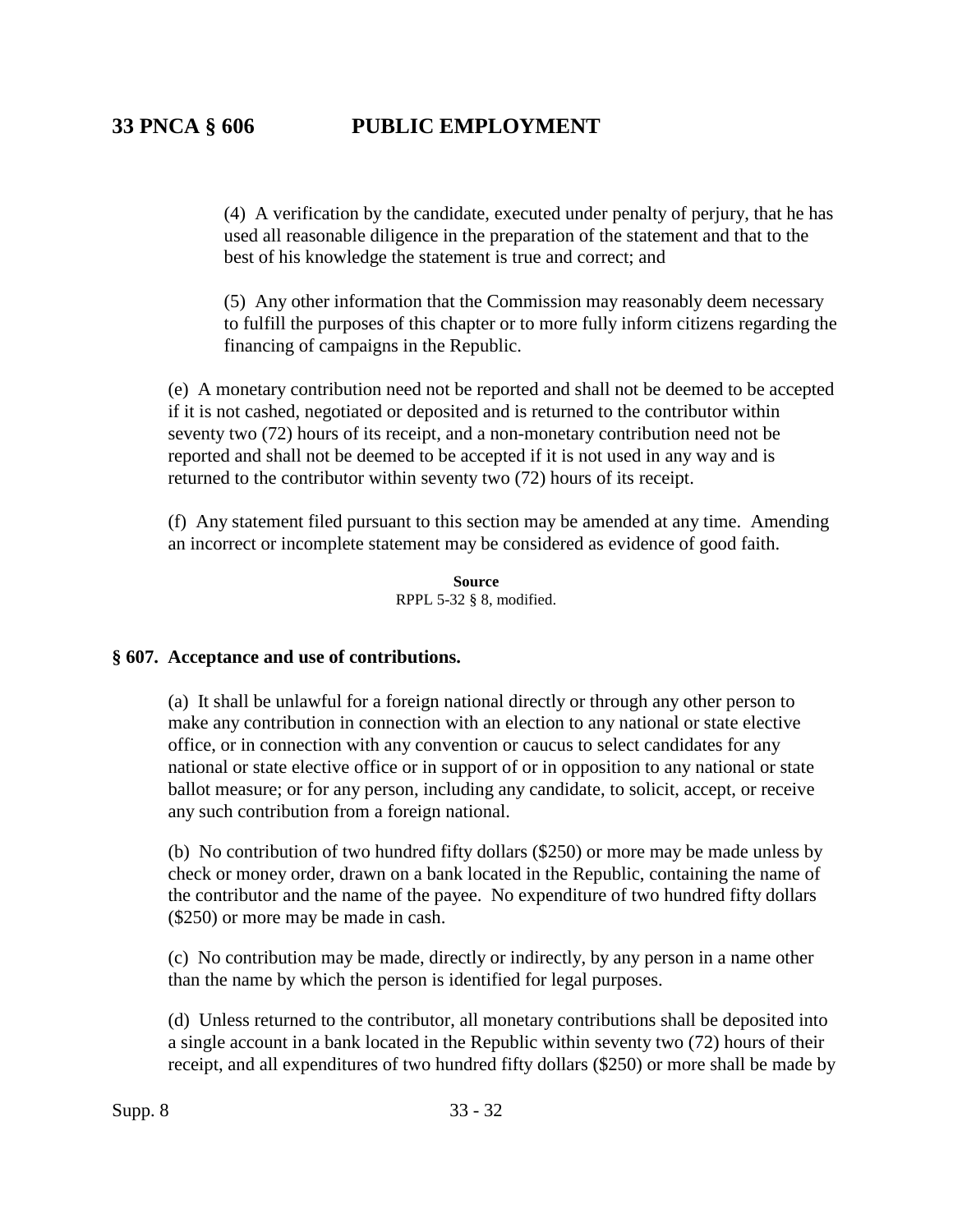way of a check drawn on this account. The candidate shall inform the Commission of the name of the bank and the account number within five business days of establishing the account.

(e) A candidate may expend contributions only for purposes reasonably related to the election of that candidate to the office sought by the candidate.

(f) No employee may, as a candidate or on behalf of any other candidate, solicit, accept, or receive, directly or indirectly, any contribution, under circumstances in which a reasonable person, in the position of the employee, would believe that the contribution is intended to influence the employee in the performance of the employee's official duties or is intended as a reward for any official action on the employee's part.

(g) No employee or candidate may use, or promise, threaten or attempt to use, any actual or anticipated government authority to assist or obstruct any individual in obtaining any employment, nomination, confirmation, promotion, or change in compensation or employment, in exchange for the individual agreeing to vote or contribute to, or to withhold his vote for or contribution to, any candidate.

(h) No candidate for the office of the President or Vice President of the Republic may, directly or indirectly, solicit a contribution from any employee of the executive branch of the national government with knowledge that the person from whom the contribution is solicited is an employee of the executive branch of the national government. No candidate for the Olbiil Era Kelulau may, directly or indirectly, solicit a contribution from any employee of the Olbiil Era Kelulau with knowledge that the person from whom the contribution is solicited is an employee of Olbiil Era Kelulau. No candidate for the chief executive office of any state may, directly or indirectly, solicit a contribution from any employee of the executive branch of that state with knowledge that the person from whom the contribution is solicited is an employee of the executive branch of that state. No candidate for any state legislature may, directly or indirectly, solicit a contribution from any employee of that state legislature with knowledge that the person from whom the contribution is solicited is an employee of that state legislature. This subsection shall not prohibit a candidate from requesting contributions from an employee if the solicitation is part of a solicitation made to a significant segment of the public which may include employees.

(i) No employee may participate in political activities of any kind while in uniform.

**Source** RPPL 5-32 § 9.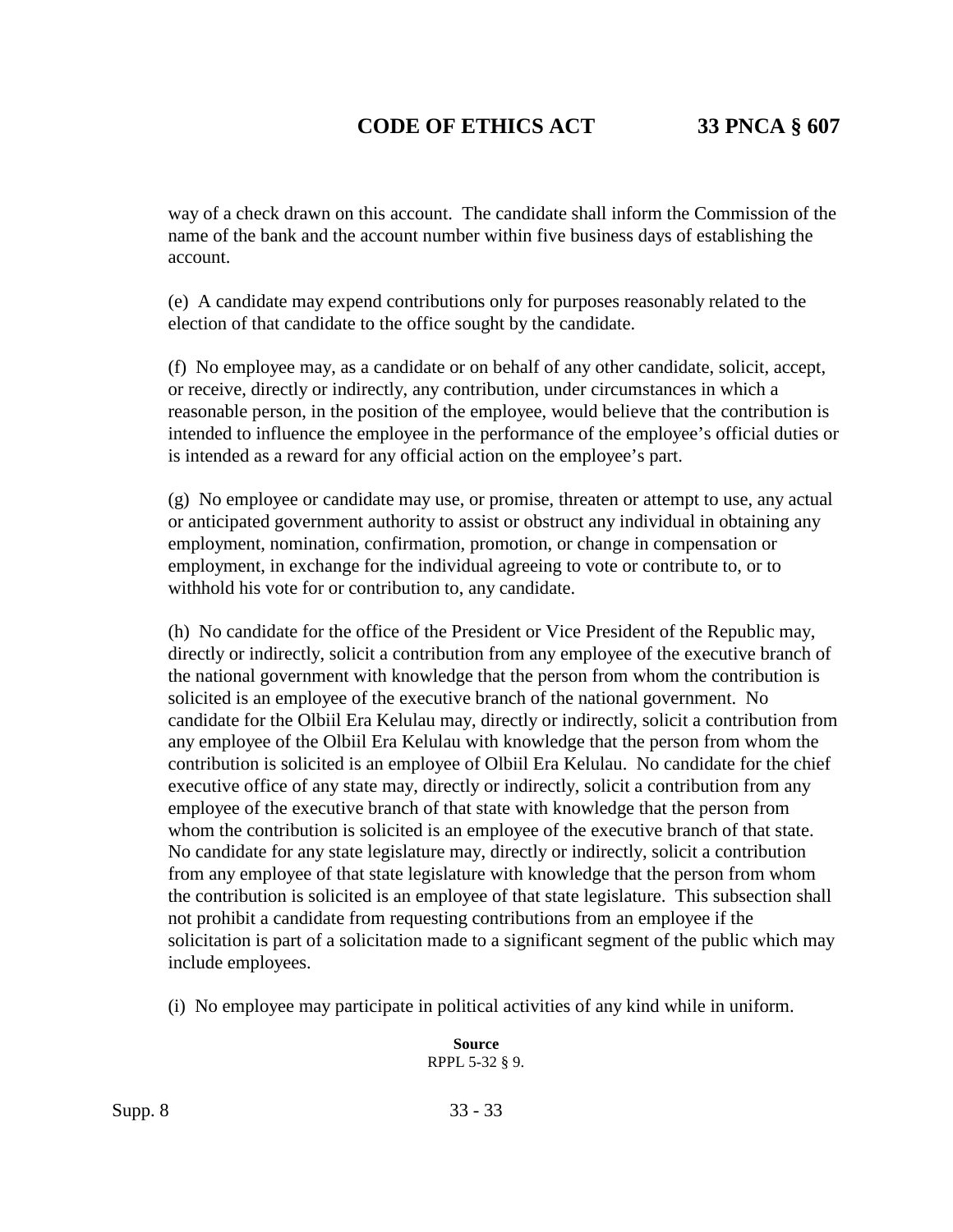# **33 PNCA § 608 PUBLIC EMPLOYMENT**

### **§ 608. Ethics Commission established.**

(a) There is established a commission to be known as the Ethics Commission. The Commission shall consist of three (3) members appointed by the President with the advice and consent of the Senate. The term of each member shall be four (4) years. Members of the Commission shall hold no other public office or public employment. The chairman of the Commission shall be elected by a majority of the Commission. Members of the Commission may be removed by the President only for good cause. Vacancies shall be filled for the remainder of any unexpired term in the same manner as the original appointment. Commission members shall be compensated at a rate of thirty five dollars (\$35) for each meeting the Commission member attends.

(b) The Commission shall adopt regulations to carry out the purposes of this chapter.

(c) The Commission shall prescribe and supply the forms for statements and reports required by this chapter.

(d) The Commission shall determine whether required documents have been filed and, if so, whether they comply on their face with the requirements of this chapter.

(e) The Commission shall notify promptly all persons who have failed to file a report or statement in the form and at the time required by this chapter.

(f) The Commission may employ staff, including legal counsel to advise and represent the Commission in actions filed by or against it, and to assist the Commission to issue advisory opinions upon the request of any person governed by this chapter as to whether the facts and circumstances of a particular case constitute or will constitute a violation of the chapter.

(g) The Commission shall initiate, receive, and consider charges concerning alleged violations of this chapter, initiate or make investigations, and hold hearings.

(h) The Commission may subpoena witnesses, administer oaths and take testimony relating to matters before the Commission and require the production for examination of any books or papers relative to any matter under investigation or in question before the Commission. Before the Commission may exercise any of the powers authorized herein with respect to any investigation or hearing, it shall, by a vote of a majority of its members, define the nature and scope of its inquiry.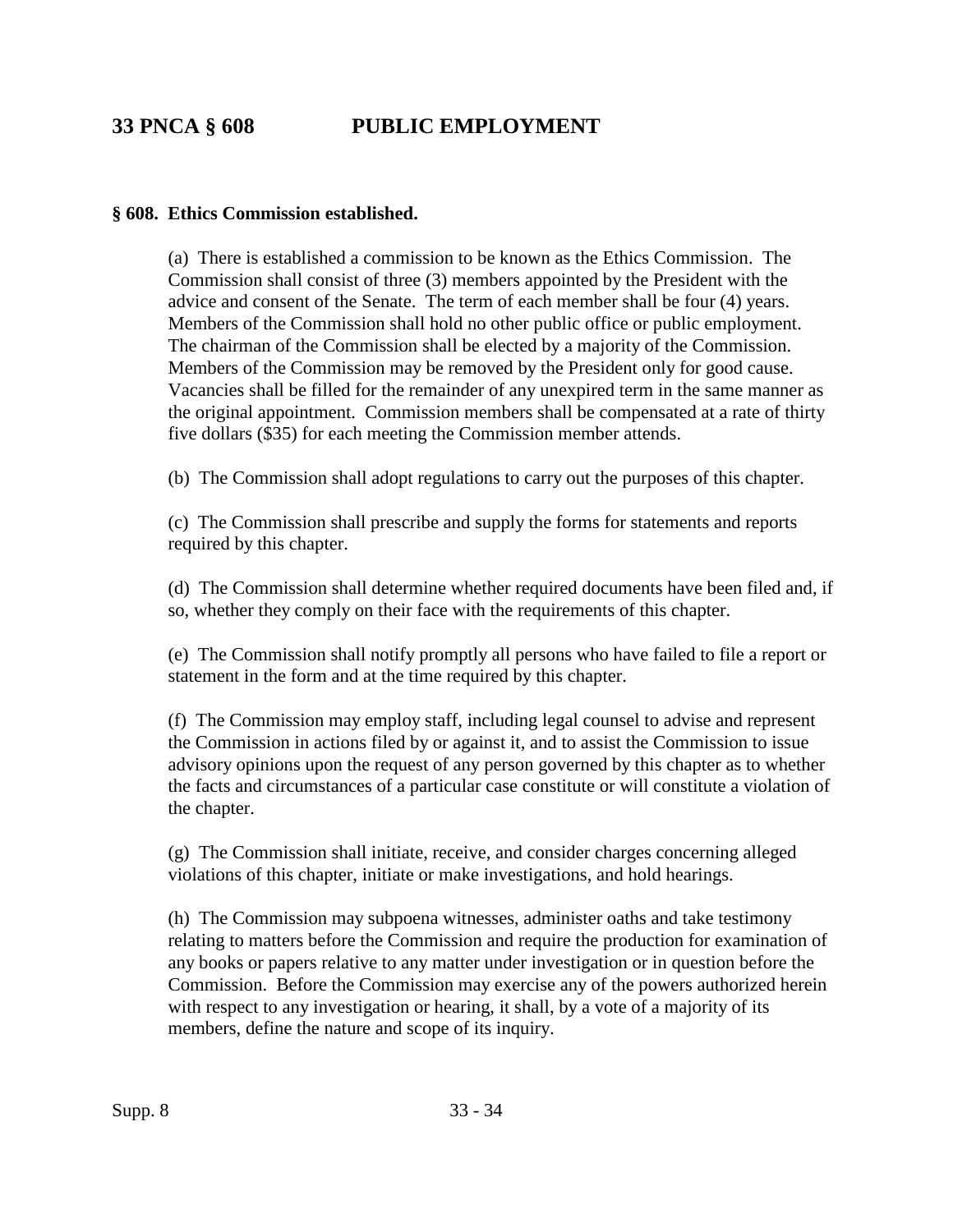(i) On an affirmative vote of a majority of its members, the Commission shall have authority to bring civil actions on its own behalf, and take other actions consistent with the law to enforce the provisions of this chapter.

(j) The members of the Commission and its staff may not take an active part in political management or in political campaigns during their term of office or employment, nor may they make contributions to political campaigns during their term of office or employment.

**Source**

RPPL 5-32 § 10, modified. Subsection (e) is amended by RPPL 6-26 § 32(b). Amendment by RPPL 6-26 § 32(b) is repealed in its entirety by RPPL 6-30 § 2.

### **§ 609. Duties of the Public Auditor.**

The Public Auditor shall conduct mandatory audits of campaign statements filed by candidates for the Office of President and Vice President of the Republic and shall conduct random audits of other statements filed under this chapter for the purpose of encouraging compliance with and detecting violations of this chapter. The Public Auditor shall conduct an audit of any statement filed under this chapter if requested to do so by the Commission, Attorney General or Special Prosecutor. The Public Auditor shall annually prepare and transmit to the Commission, Attorney General and Special Prosecutor a report containing the findings of the Public Auditor with respect to the accuracy and completeness of each report and statement reviewed and his findings with respect to any statement or report that should have been but was not filed.

#### **Source**

RPPL 5-32 § 11, modified. Amended by RPPL 6-26 § 32(b). Amendment by RPPL 6-26 § 32(b) is repealed in its entirety by RPPL 6-30 § 2.

### **§ 610. Record keeping.**

It shall be the duty of each public official and candidate to maintain such detailed accounts, records, bills and receipts as are necessary to prepare financial and campaign statements and comply with the provisions of this chapter. These records shall be retained for a period of four (4) years from the filing date of the statement to which they relate.

> **Source** RPPL 5-32 § 12, modified.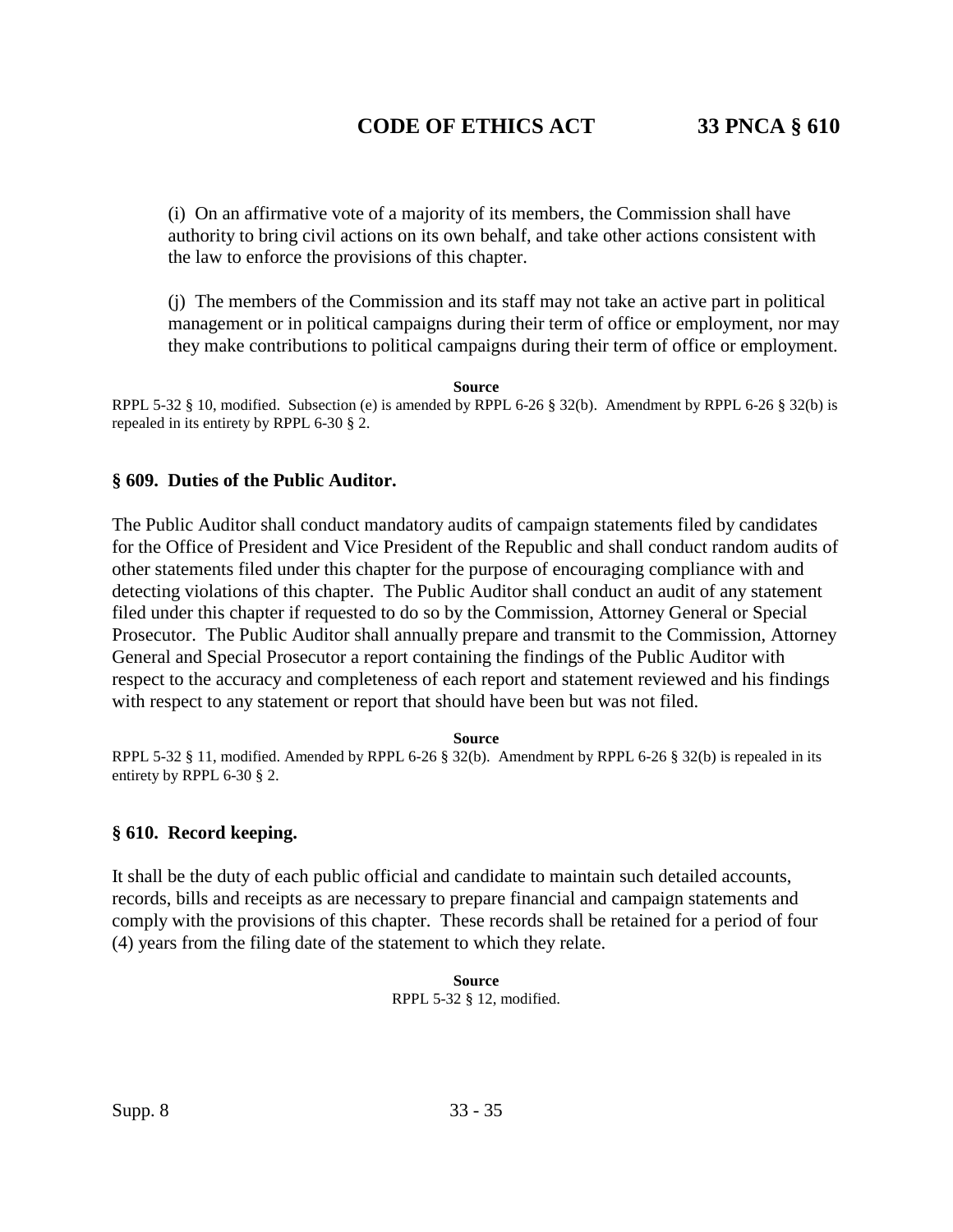# **33 PNCA § 611 PUBLIC EMPLOYMENT**

#### **§ 611. Penalties.**

(a) Criminal penalties. Any person who knowingly or willfully violates any provision of this chapter is guilty of a misdemeanor. In addition to other penalties provided by law, a fine of up to ten thousand dollars (\$10,000) shall be imposed for each violation. For violations of the reporting requirements, a fine of up to three (3) times the amount the person failed to report properly may be imposed for conviction of each violation. Prosecution under this subsection must be commenced within four (4) years after the date on which the violation occurred, or in the case of a public official, four (4) years after the public official leaves government service. Prosecution under this section may be undertaken by the Attorney General or Special Prosecutor.

(b) Civil penalties. Any person who intentionally or negligently violates any provision of this chapter shall be liable in a civil action brought by the Commission, Attorney General, the Special Prosecutor or a citizen of the Republic for an amount not more than ten thousand dollars (\$10,000) or, in the case of a violation of the reporting provisions of this chapter, an amount not more than the amount or value not properly reported or ten thousand dollars (\$10,000), whichever is greater. If a judgment is entered against the defendant in an action brought by a citizen of the Republic, the plaintiff shall receive fifty percent (50%) of the amount recovered, and shall be entitled to recover from the defendant his costs of litigation, including reasonable attorneys' fees. Before a citizen may bring an action pursuant to this section, the citizen must submit a written request to the Commission, Attorney General and Special Prosecutor asking that they bring a civil action and a written statement setting [forth] the specific facts upon which the citizen bases his or her allegation. If the Commission, Attorney General and Special Prosecutor fail to bring a civil action within sixty (60) days after receipt of the written request, or bring an action that is later dismissed without prejudice to the filing of another action, the citizen may thereafter bring a civil action pursuant to this section. An action under this subsection must be commenced within four (4) years after the date on which the violation occurred.

(c) Any public official or candidate who fails to timely file any statement required by this chapter shall pay to the Commission a penalty of fifty dollars (\$50) per day for each day that the disclosure is delinquent. All funds received by the Commission shall be deposited in the national treasury.

(d) If two or more persons are responsible for any violation, they shall be jointly and severally liable.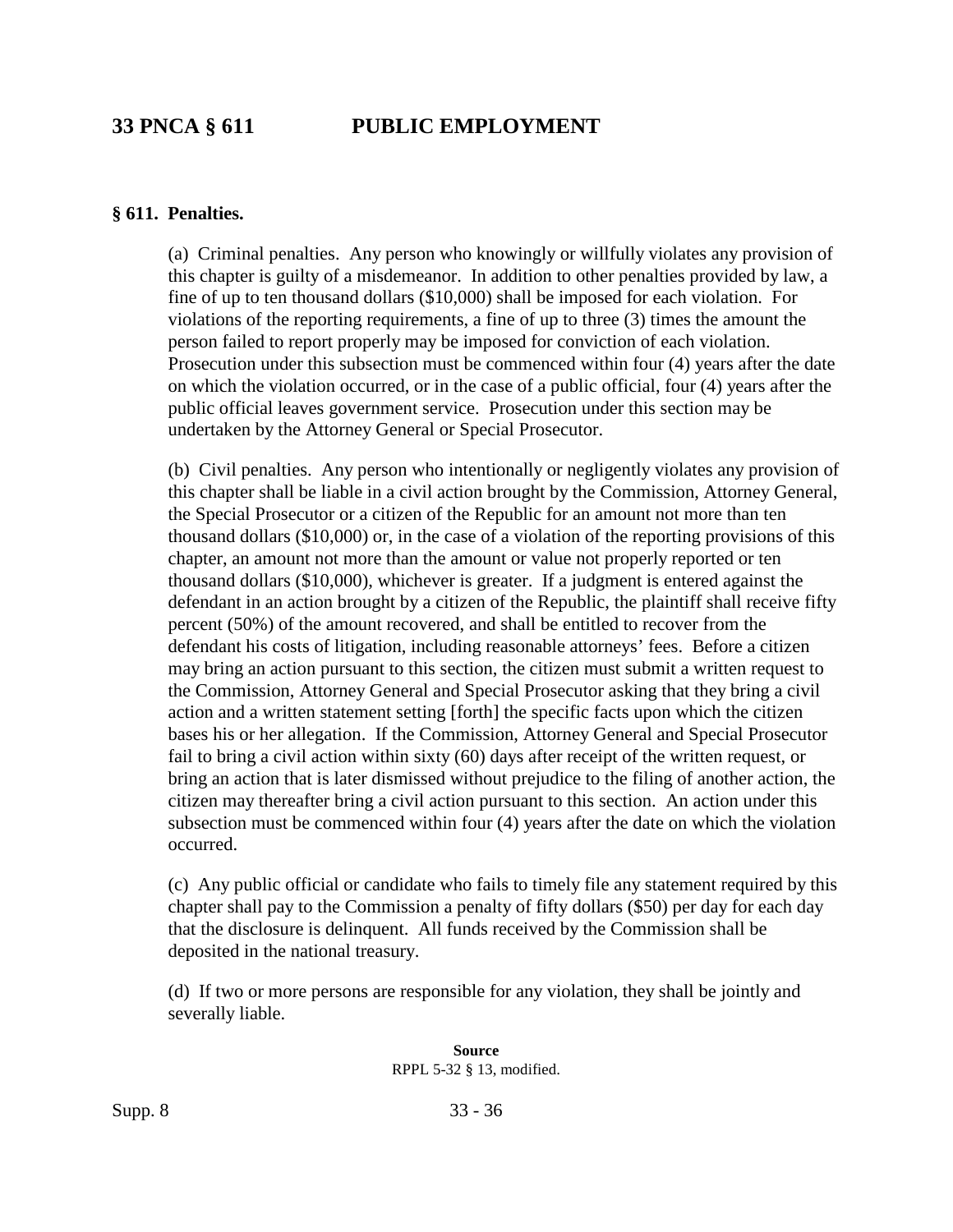#### **Notes**

The bracketed [forth] in subsection (b) reads as "for the" in the original legislation.

Uehara v. Republic of Palau, 17 ROP 167, 176, 180 (2010).

#### **§ 612. Injunction.**

(a) The Commission, Attorney General, Special Prosecutor or any citizen of the Republic of Palau may sue for injunctive relief to enjoin violations of, or to compel compliance with, the provisions of this chapter.

(b) Upon a preliminary showing in an action brought by the Commission, the Attorney General, the Special Prosecutor or a citizen that a violation of section 602, 604 or 607 $(g)$ has occurred, the court shall restrain the execution of any official action in relation to which such violation occurred, pending final adjudication. If the court ultimately determines that a violation of section 602, 604 or 607 $(g)$  has occurred and that there is a substantial likelihood that the official action would not otherwise have been taken or approved, the court shall set the official action aside as void. The court may, in its discretion, choose not to grant relief otherwise required by this subsection if it determines that to do so would work a severe hardship on the public or innocent persons relying on the official action.

(c) A citizen of the Republic who prevails in obtaining relief under this section shall be entitled to his costs of litigation, including reasonable attorneys' fees.

> **Source** RPPL 5-32 § 14, modified.

### **§ 613. Public records.**

Every report and statement filed pursuant to this chapter is a public record open for public inspection and reproduction during regular business hours of the Commission, commencing as soon as practicable, but in any event not later than three (3) business days after the day on which it was received. No conditions shall be imposed upon persons wishing to inspect reports and statements filed under this chapter. Copies shall be provided at a charge of twenty cents (\$.20) per page.

> **Source** RPPL 5-32 § 15, modified.